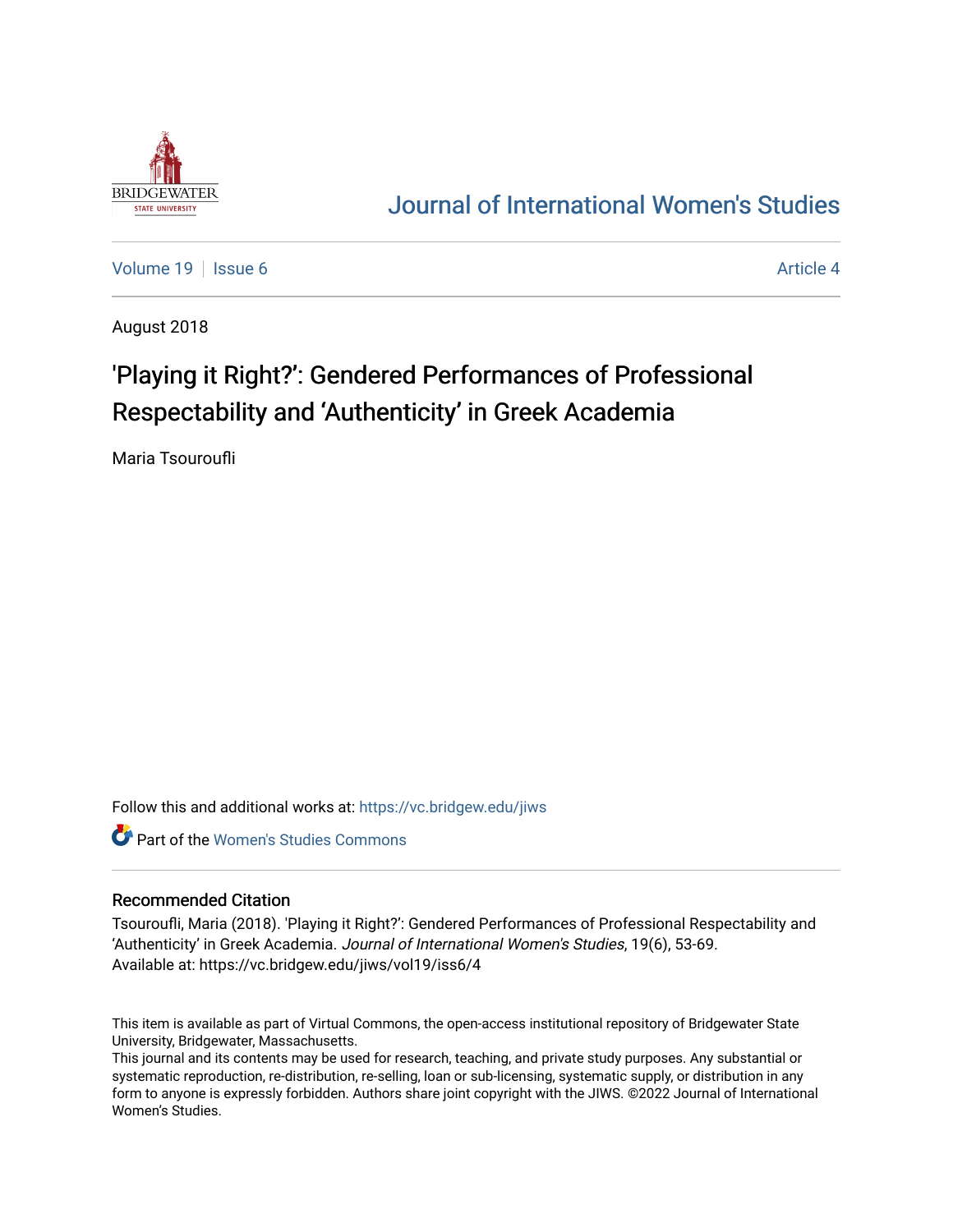#### Tsouroufli: Playing it Right?

This journal and its contents may be used for research, teaching and private study purposes. Any substantial or systematic reproduction, re-distribution, re-selling, loan or sub-licensing, systematic supply or distribution in any form to anyone is expressly forbidden. ©2018 Journal of International Women's Studies.

## **'Playing it Right?': Gendered Performances of Professional Respectability and 'Authenticity' in Greek Academia**

By Maria Tsouroufli<sup>[1](#page-1-0)</sup>

#### **Abstract**

This paper draws on the career narrative interviews with 15 female academics to unravel the performative politics of gender in Greek Medical Schools. I explore the gender positioning and embodied performances of Greek women as they relate to the contingencies of participation, recognition, and esteem in academic medicine and framed within the wider gendered discourses and structures of the increasingly neo-liberal Greek academia and society. Drawing on Butler's notion of performativity, I illustrate the possibilities of making the successful Greek female academic subject through subjection to normative, gendered discourses of respectability, encompassing integrity, respectable aesthetics, and affective work and scripted along intersecting privileges of class and heteronormativity. I argue that although Greek women's gendered professional authenticity and respectability projects demonstrate intentionality and agency, they leave little, if any, room for displacement of gender norms. Gender transformation and promotion of gender equality in Greek academia requires institutional support and political action.

*Keywords*: Gender, Respectability, Respectable Aesthetics, Affective work, Greek academia

#### **Introduction**

 $\overline{\phantom{a}}$ 

This paper is concerned with Greek women's gendered projects of professional recognition, success and 'authenticity' in Greek Medical Schools. In this paper I draw on the career narratives of a diverse sample of Greek academics to investigate how gendered professional femininities are negotiated and performed within an academic and socio-cultural context of intersecting privileges of class and heteronormativity.

<span id="page-1-0"></span> $1$  Dr. Maria Tsouroufli is a Reader in Women and Gender at the University of Wolverhampton, UK. She is an established applied social scientist specialising in interdisciplinary and international research in education and employment aiming to contribute to theorising of gender, promoting gender equality and advancing social justice. Her work in the Sociology of Gender has been concerned with the relationship between policy, practice and inequalities, exploring how gender inequalities are connected to subjectivities, every day practices, pedagogy, culture and institutional processes. This research has spanned issues of gender, ethnicity, migration, sexuality and social class and has been underpinned by engagements with post-structural thinking about power, the subject, and the political and also by commitment to an emic approach to intersectionality. Her research has had academic impact by raising understandings of gender performances and intersecting inequalities in international work contexts. It has also had professional impact on educational institutions and educational and health/medical practice through engagement with practitioners and developing tools to promote diversity and gender sensitive school cultures. Course Leader EdD Professional Doctorate in Education. Convener of Educational Policy Research Cluster and Athena Swan Intersectionality Working group, Institute of Education, WA102, Faculty of Education, Health and Wellbeing. Editorial boards: 1. Interdisciplinary Perspectives on Equality and Diversity

http://journals.hw.ac.uk/index.php/IPED/ 2. Athens Journal of Health,

http://www.atiner.gr/journals/health/board.htm. Executive Board of Feminist and Women's Studies Association, UK and Ireland, Email: M.Tsouroufli@wlv.ac.uk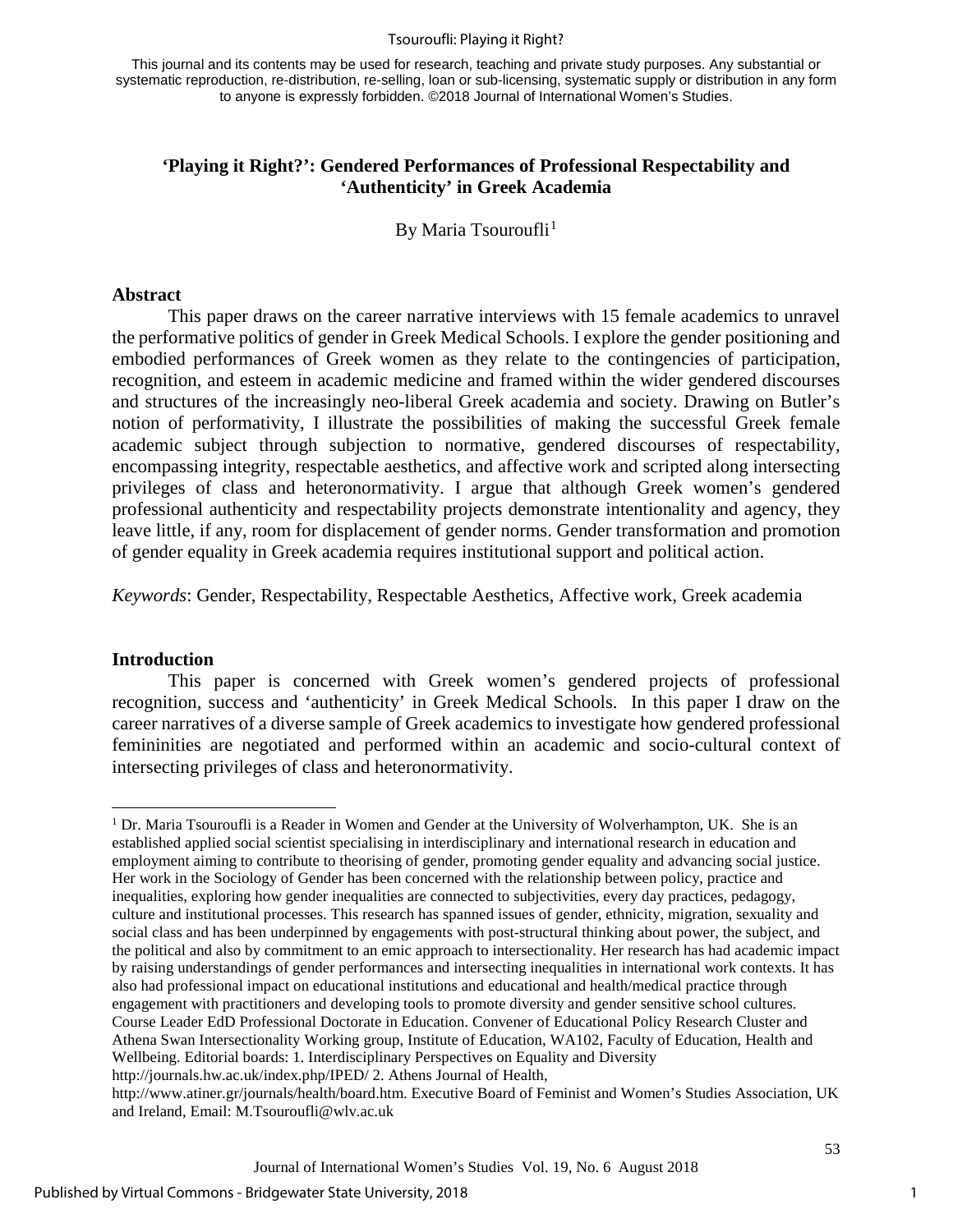In what follows I provide a brief account of gender equality in Greece, gender in contemporary Greece and the changing landscape of Higher Education in Greece. I then discuss theory and empirical work on the performativity of gender (Butler, 1990), respectability (Skeggs, 1997) and the material and psycho-social challenges of performing the successful female subject in the neo-liberal University and the post-feminist era (Walkerdine et al. 2001).

## **Gender Equality and Women in Greece**

Although the Greek Revolutionary constitution of 1822 contained a gender equality clause, gender equality was explicitly recognised by the 1975 Constitution for the first time in the Greek constitutional history (Kapotas, 2012, p. 12). In 1952 the Convention on the Political Rights of women was adopted and ratified by Greece and in the same year women were given full electoral rights (Kapotas, 2012, p.12). Since Greece became full member state of the European communities and with a socialist government in power in 1981, a number of significant legal changes took place, including in 1982 the abolition of all regulatory provisions allowing for unequal treatment of women. Positive action was introduced by Greek Parliament since 1998, with a view to tackle the under-representation of women in the public and politic spheres and to achieve substantive gender equality (Kapotas, 2012). However, the Global Gender Gap Report, (World Economic Forum, 2006) provided conclusive evidence that Greece falls far behind in gender equality in terms of economic participation, economic opportunity, political empowerment, educational attainment and health and well-being. Unfortunately, the situation in Greece has not improved in the last 10 years (World Economic Forum, 2015) for a number of reasons, including the economic crisis, the rigidity of gender norms and the persistent lack of gender awareness.

Greek higher education remains highly gendered in spite of equal opportunity policy (Tsouroufli, 2016). Research has shown that gender discrimination and sexist views are still quite strong in academic life (Palios, 2008). Women have entered higher education en masse but the majority are found in feminized disciplines (Pedagogy, Psychology, Sociology, Literature, Languages, Humanities) and/or in the lower echelons of the highly prestigious disciplines (Academic Medicine, Law, Economics, Science and Engineering) (Tsouroufli, 2016). Although there is no official and up-to-date statistical information of the representation of women academics in Greek higher education, anecdotal evidence reflects a reality which is line with European trends. Women are under-represented in the professoriate particularly in science-based subjects in Greek Universities. Only 10% of the Professoriate were women in the 3 Greek Medical Schools that participated in my study (Tsouroufli, 2016). Women are under-represented across European Universities particularly in the Professoriate and senior leadership of Universities (Zimmer, 2003). For example, in Germany only 8.6% attained the highest grade of professorship (Pritchard, 2007) and 15.3% in the UK. The under-representation of women in science subjects is profound in British Universities (Times Higher Education, 2013).

Greek higher education remains state funded. However, Europeanization and marketization of Greek Universities, resulting from neo-liberal reforms in the last 30 years, as well as the recent financial crisis, had profound implications for the role of Universities in Greek economy and society and the sustainable European labour market. These changes have had implications for the nature of academic work and the configuration of academic identities (Tsouroufli, 2016). Greek scholars are now expected to engage with entrepreneurialism, and performativity (Ball, 2003; Marshall, 1999), to be concerned with outcomes and efficiency irrespective of the means to achieve it, embrace opportunities and overcome gender, racialized,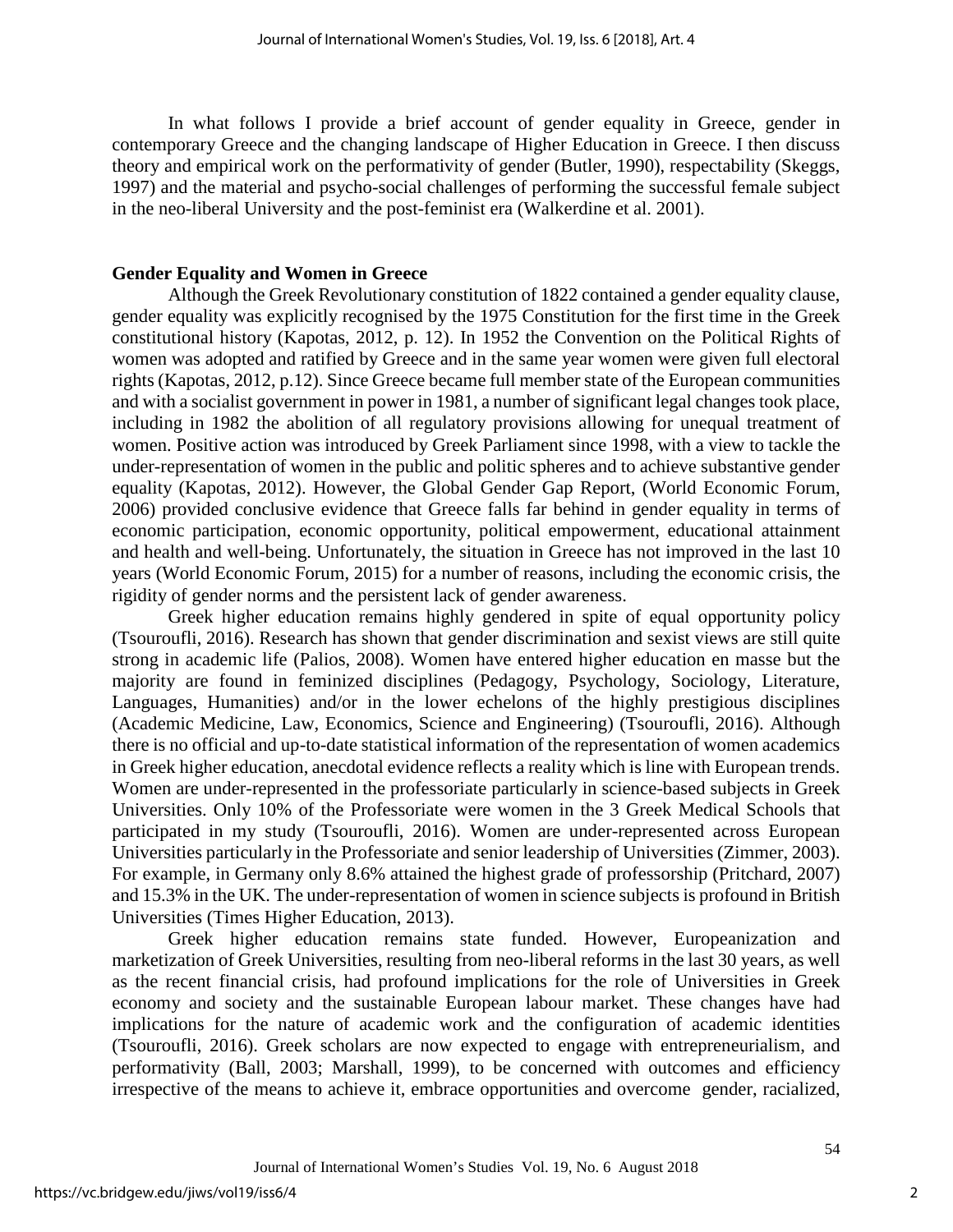class, heteronormative, as well as epistemic relations of power, both locally and globally (Pereira, 2014; Pereira, 2015).

Compelling evidence from Europe and the USA shows that the commodification and marketization of universities has exacerbated gender inequalities and the marginalisation of women through gender employment practices, sex discrimination, and the research production process (Fletcher et al. 2007; Knights and Richards, 2003; Krefting, 2003; Thomas, 1996; Van de Brick and Benschop, 2012). Feminist research has demonstrated that gendered expectations and constructions of academic conduct, performance and success within patriarchal organisations and neo-liberal contexts can "break up" and "make up" the professional self and seriously affect women's academic careers and progression (Tsouroufli, 2012, p. 1). Alignment with dominant discourses of gender, academic and medical work has been found to enable and sustain women's performances of the 'good' doctor and 'good' academic (Tsouroufli and Payne, 2008; Tsouroufli et al. 2011b; Tsouroufli, 2012) and the reification of their gendered professional identities within macho work cultures-work ideologies built and sustained on entrenched gender behaviour norms and gender discriminatory patterns-whereas resistance or subversions of gender norms has been found to jeopardise gendered professional authenticity (Jeanes, 2007).

The dearth of substantial empirical and theoretically informed research on the gendered professional experiences and inclusion/exclusion of women in academic medicine and other highly regarded masculinised professions, throughout important economic and socio-political changes, modernisation and Europeanization of Greece in the last 30 years, restricts understanding of gender identities, gender politics and equality in organisations and professions in Greece (Dellios, 2008). This paper attempts to raise understanding about configurations of gender in Greek Medical Schools and also to turn attention to the implication of intersecting strands of difference (class, heteronormativity) in the gender politics of belonging, 'othering' (Ozbilgin and Woodward, 2004; Ozbilgin et al. 2011) and 'authentication' (Archer, 2008) in academic medicine.

In this paper I focus on professional respectability and esteem achieved through gendered, classed and heteronormative performances of integrity, 'respectable aesthetics', and affective work by a diverse sample of Greek academics, in order to draw attention to Greek women's projects of gendered inclusion in prestigious professional arenas, and the devaluing of women's roles within highly masculinised professional work (Davies, 1996). I illustrate the forging of embodied gender identities in Greek academia, paying particular attention to the gender regulatory practices and power relations within which female subjects negotiate their subjectivities (Tamboukou, 2004) within the local and the wider socio-cultural Greek context of lack of entitlement for women.

The conceptual framework used in this paper is Judith Butler's notion of performativity (Bulter, 1990), an increasing popular framework in the analysis of gender identities in Greece and from the perspectives of various disciplines: literature, history, political science, social/cultural anthropology and sociolinguistics (Kotsovili and Papadogiannis, 2008). I examine Greek women's repetitive acts of gender conventions in Greek academic life and their agency and desire in being constituted, conferred and recognised as legitimate gender and professional subjects in academic medicine (Butler, 2004).

#### **Doing Gender Respectably and 'Authentically'**

Feminist scholarship has exposed how men use respectability to 'other' women and exclude them from the public realm (Skeggs, 1997). Research on gender and professions has demonstrated context specific elements of female respectability and workplace acceptability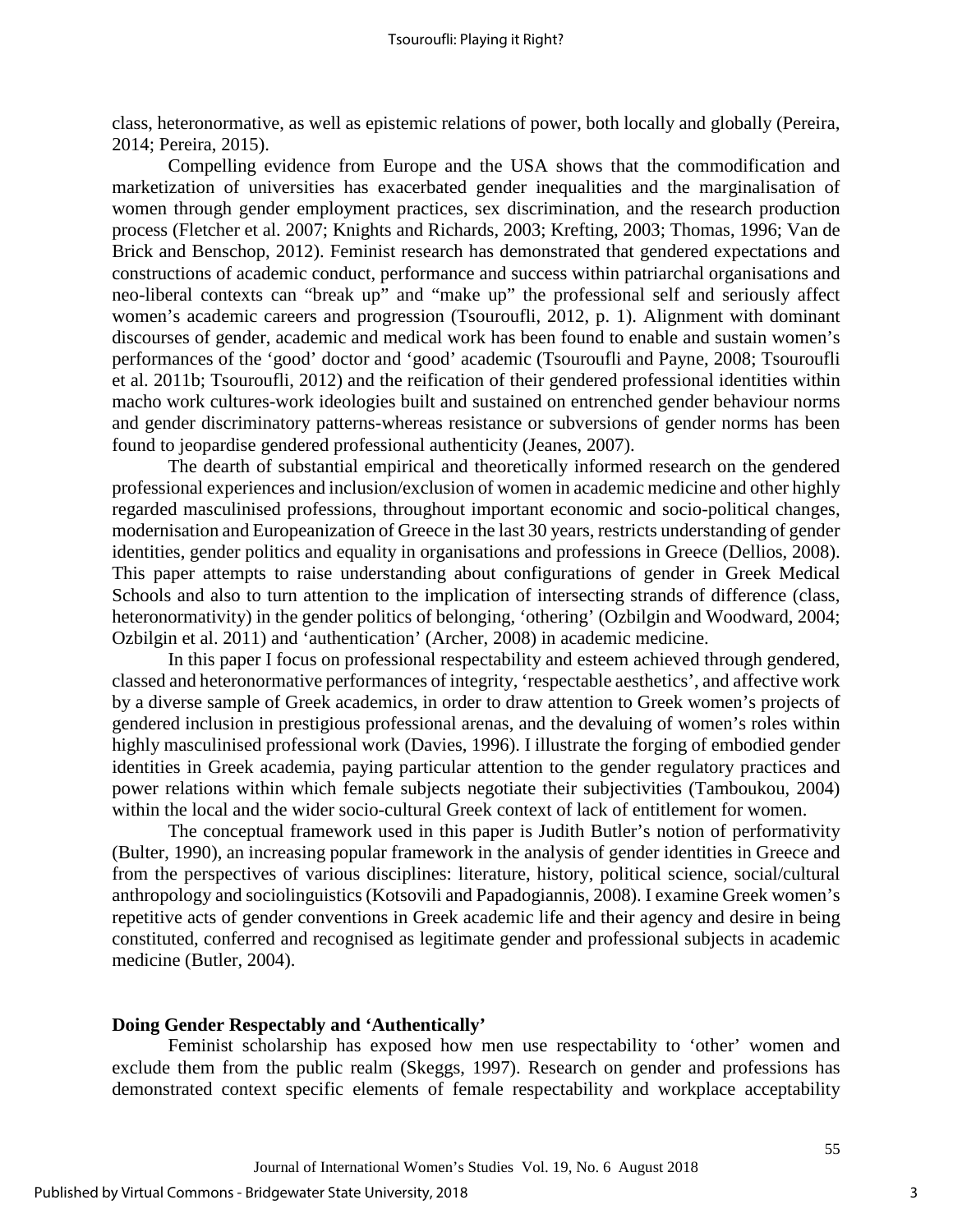(Fischer, 2013). Respectability features include particular characteristics such as moral behaviour in line with gender norms, demonstrated as sexual restrain, modest dressing, and usually confinement in the private sphere. Although some of these features may have been redefined or changed across socio-cultural and professional contexts they still exist and influence women's opportunities to create social and symbolic capital that could enhance their careers (Fernando and Cohen, 2013; Whitehead, 2005). For example, female doctors/academics in Greece are no longer expected to be confined in the home but travel abroad for conferences and work alongside men in wards, theatres and laboratories. However, as I will discuss later they are expected to maintain their respectability through gender appropriate behaviour.

Historically it has been largely women who have been responsible for upholding and maintaining class based respectability (Hupatz, 2010) and dominant social groups who have defined conceptions of respectability (Ball, 1970). Respectability has arisen alongside the rise of the middle classes and served as a dividing mechanism between the middle and working classes in Victorian England (Huggins, 2000) and also as a useful resource in the stratification and social elevation of certain professions such as nursing and social work (Mendes, 2005). Respectability has also been used by elite or privileged women in South USA to affirm their assumed socio-ethnic superiority, to expand their own freedom in public spaces and political arenas and overcome barriers in patriarchal societies (Bachand, 2015).

There is however, limited literature on the respectability and legitimacy projects of professional women in the androcentric world of the Mediterranean and particularly in contemporary Greece. In this paper I focus on the career experiences of privileged Greek women, defined as such by the author, due to their elite status, socio-economic positioning and symbolic power as doctors and academics in Greek society. I explore how respectability is used as a marker to connect with dominant gender norms and hegemonic norms of academic conduct, competency and esteem. I demonstrate that through behaving properly, 'playing it right', and disidentifying from women, groups, or practices that are perceived as less respectable or as subversive, Greek academic women achieve status, authenticity and success in the academic world (Skeggs, 1997; Whitehead, 2005).

Respectability is conceptualized and operationalized broadly in this paper as a safe vehicle for navigating in social relations and academic careers and as a gendered and socio-cultural discourse intersecting with privileges of class, heteronormativity and clinical speciality gender culture in Greek academic life. It encompasses a number of technologies of the self (Foucault, 1977) employed for sustaining notions of the 'good' woman and gaining morality, popularity and acceptance, while competing covertly for high-status positions.

Conceptions of female and male morality and popularity in education and in the public realm have been found to be strongly classed and race specific and closely associated with the performance of heterosexuality (Renold, 2000; 2001; Guano, 2007). For white middle-class girls and women dominant discourses of sexuality and sexual behaviour such as passivity and being 'nice' (Currie et al. 2007) have been used by women to validate 'authentic' selves to others and also to 'other' women (Vasiliadou, 2004), although these qualities have been challenged by working-class and ethnic minority girls in the UK (Jackson, 2000; Reay, 2001) and women across different national contexts (Haram, 2004).

Construction, reconstruction and validation of multiple self-identities, including gender, race and class, are produced through and constrained by dominant discourses about socially and culturally appropriate femininities and masculinities. Femininities and masculinities are

4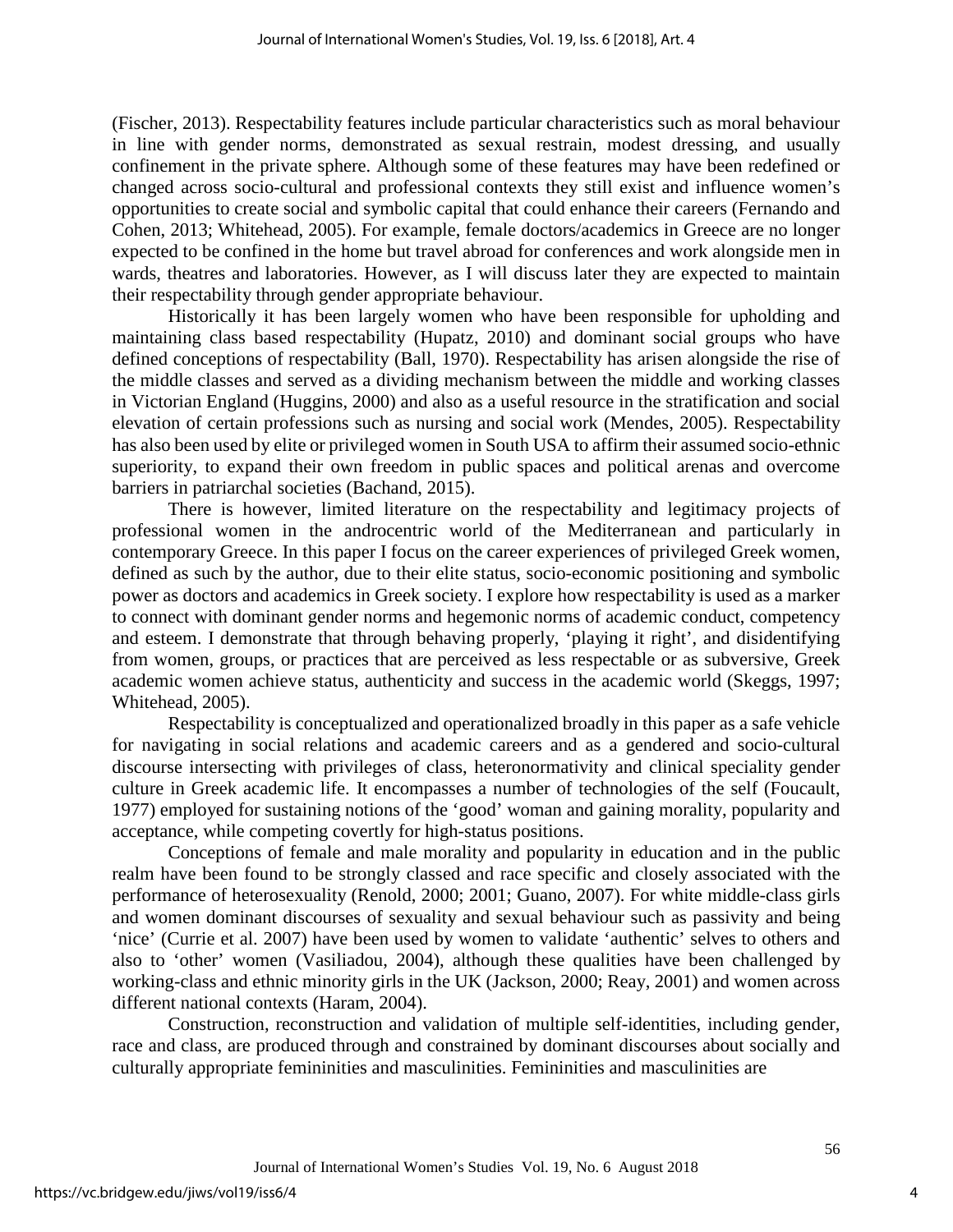*'changeable and there are social histories for each term, their meanings change radically depending upon geopolitical boundaries and cultural constraints about who is imagining whom and for what purpose'* (Butler, 2004, p. 10).

Although the Butlerian conception of gender is useful in examining how Greek academic women reiterate gender conventions (Butler, 1990), I am mindful of critiques of Butler's work, including the inflection of performance with performativity in her earlier work, the collapse of sex/gender distinction, and also more importantly for the analysis presented in this paper, critiques about notions of resistance and change, and the implications for political action and feminist activism (Salih ; Nussbaum, 2000). Institutional constraints and possibilities, structures of power and social relations (Epstein and Johnson, 1998) as well as material advantage or disadvantage (Skeggs, 2005) are implicated in the process of gender identification and legitimization. However, the supposedly meritocratic logic of neo-liberal universities in Europe has obscured structural and institutional inequalities and has diverted attention from social justice to the seductive discourses of individuality, freedom, and endless possibilities for reflexivity, self-monitoring and capacity of academic subjects for success (Baker, 2009; Davies and Petersen, 2005).

Foucauldian theorists have argued that freedom is a regulatory myth that operates in ways that allow the neo-liberal subject to be regulated through their own freedoms and desires (Rose, 1990). Feminists have critiqued the popular positioning of girls and women as victors in late modernity and argued for the urgency to examine the implications of individualism and freedom for gender categories and gender inequalities in education and work (Baker, 2009). Although there have been gains for women in the educational arena and indeed in medical education in the UK and Greece (Ozbilgin et al. 2011; Tsouroufli, 2016) higher education remains socially stratified (Sianou-Kyrgiou and Tsiplakides,. 2011; Reay et al. 2001) and misogynistic (David, 2016; Palios, 2008) within a wider post and anti-feminist context in which feminism is treated as redundant (McRobbie, 2004; Ringrose, 2007). Clearly there is still work to be done in this field and this paper aims to address this gap by bringing to the fore the gendered professional experiences of Greek academic women and the gendered strategies they employ in navigation respectfully and successfully the macho and misogynistic culture of academic medicine.

In this paper I draw on qualitative data from a study about the professional experiences and career progression of women in academic medicine in Greece at the aftermath of the recession and within a wider national and European context of aggressive neo-liberalism. I set out to understand the tensions, contradictions, possibilities, and 'choices' in the professional identity projects (Kerfoot and Kinghts, 1998) of these privileged women and contribute to the problematization and critique of post-feminist discourses of girl and woman power, success and gender equality (Ringrose, 2007).

Also in this paper I explore the emergence of heteronormativity and class as resources (Savage, 2015) and socio-cultural discourses that Greek academic women pull in and drawn on in their gender and professional identity projects. These strands of diversity emerged as important in the research process and analysis rather than pre-defined categories at the outset of the project (Tatli and Ozbilgin, 2012).

#### **Methods**

This paper draws on semi-structured interviews about the career narratives of 15 women in Greek Medical Schools. The study employed a narrative approach with a diverse sample of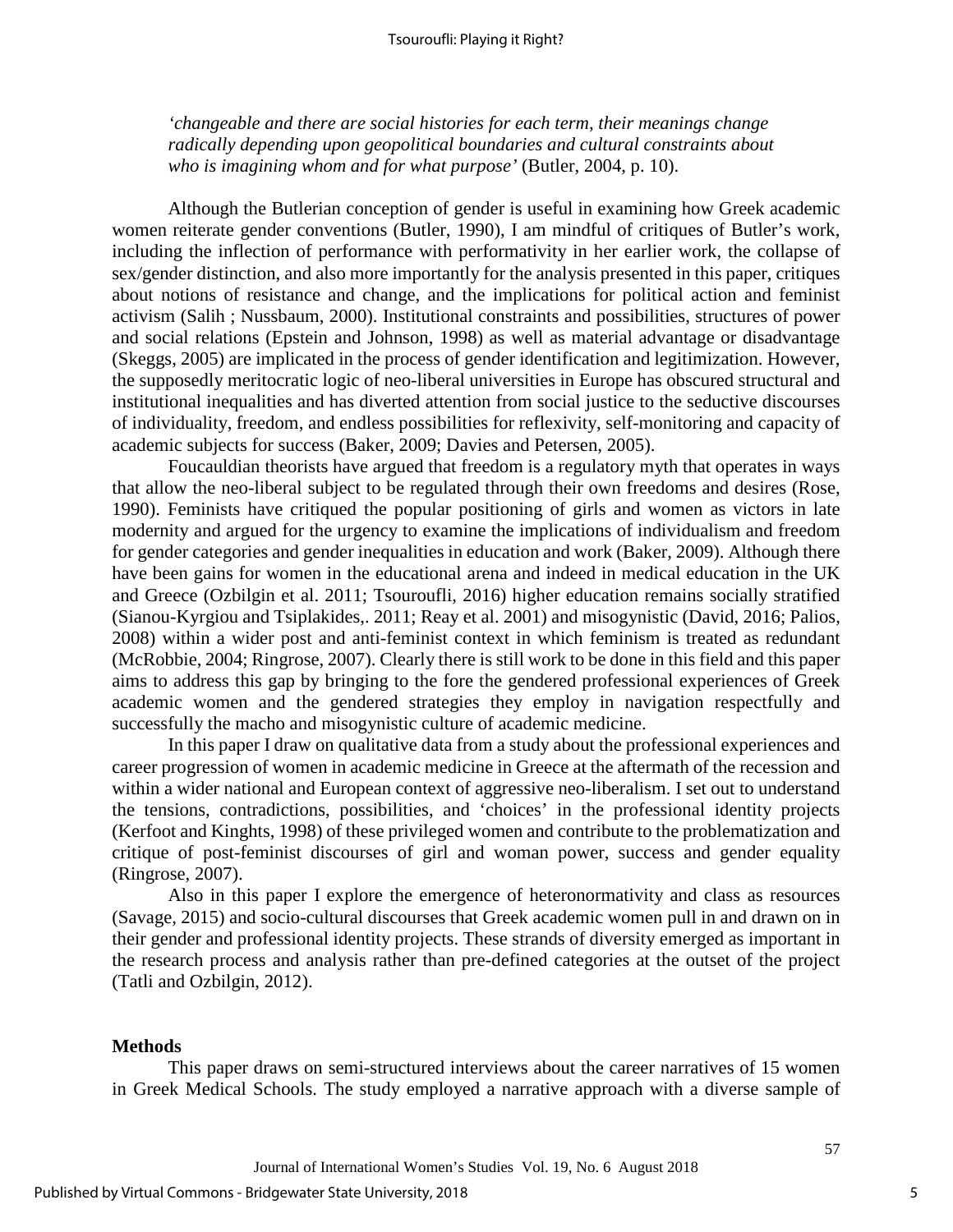academic women to explore how professional identity and academic professionalism are negotiated in academic medicine. In this paper I use discourse and content analysis to explore the gendered positioning of Greek academic women that relate to the contingencies of participation and recognition in specific domains and settings (Noble, 2009). This paper reports on a small, semi-structured narrative interview study conducted with Greek academics from 2013 to 2015. Although ethical approval was not required by the Greek Ministry of Education through a formal process, ethical considerations were attended. Prior to signing a consent form, participants were given information about the study including data management, dissemination, confidentiality and anonymity. Female academics from 6 medical schools in Greece were invited by email to participate. These 6 medical schools varied in terms of size, geographical location and curriculum (traditional/ problem-based curriculum). However, only academics from 3 medical schools took part, due to the researcher's established professional relations. Each interview lasted approximately one hour and was conducted by Skype, telephone, or face-to-face (Tsouroufli, 2016).

Women were asked to discuss their background and reasons for choosing medicine and later an academic career, their experiences of studying and working in their particular speciality and academic medicine, their relationships with students and colleagues, their experiences and views on teaching, research, assessment and gender inclusion/exclusion. Women were also asked to talk about barriers in their career advancement and to specifically discuss notions of academic professionalism and identities (Tsouroufli, 2016).

The researcher informed the participants of her background and multiple identities (Greek born British academic), her commitment to gender and feminist research and her track record of research in medicine and medical education. There were opportunities in the interview when the researcher shared her own professional experiences as a sociologist in Medical Schools and also a Greek middle-class woman/academic in an attempt to connect with the participants and make sense of her storied self and the storied selves of the participants (Tsouroufli, 2012).

The participants were from different clinical disciplines (Pathology, Surgery, General Practice, Internal Medicine, Renal Medicine, Endocrinology, and Paediatrics) and of different academic grade (Emeritus Professor, Professor, Associate Professor, Assistant Professor, Research Fellow). They all worked full-time as academics and clinicians. Women's ages varied with the youngest one being 36 years old and the oldest one being 74 (Emeritus). All except three out of the 15 participants were married and had children. Only one of the married women had no children. Participants were not asked about their sexual orientation. However, discussions of their relationships indicated that they were all heterosexual. All research participants were white. There were no ethnic minority and migrant female (and male) academics in the Medical Schools that were invited to participate in my study. Greek academia is profoundly white. Representation of marginalised groups is also low in British Higher Education although BME groups are better represented in Medicine, Dentistry, Computing, subjects allied to Medicine, Engineering and Law (ECU, 2009).

Research participants were not asked to label themselves as middle-class or high class but they were invited to discuss their socio-economic background and parental education as well as the class capital that have had access to and built on in their personal and professional lives. Only 2 women came from medical families and some had at least one parent in the teaching profession or a professional job (e.g. engineer). It is well documented that high status academic departments in Greece, such as medicine and law are dominated by students from middle-class backgrounds (Sianou-Kyrgiou and Tsiplakides 2011). However, the fact that some of my participants came from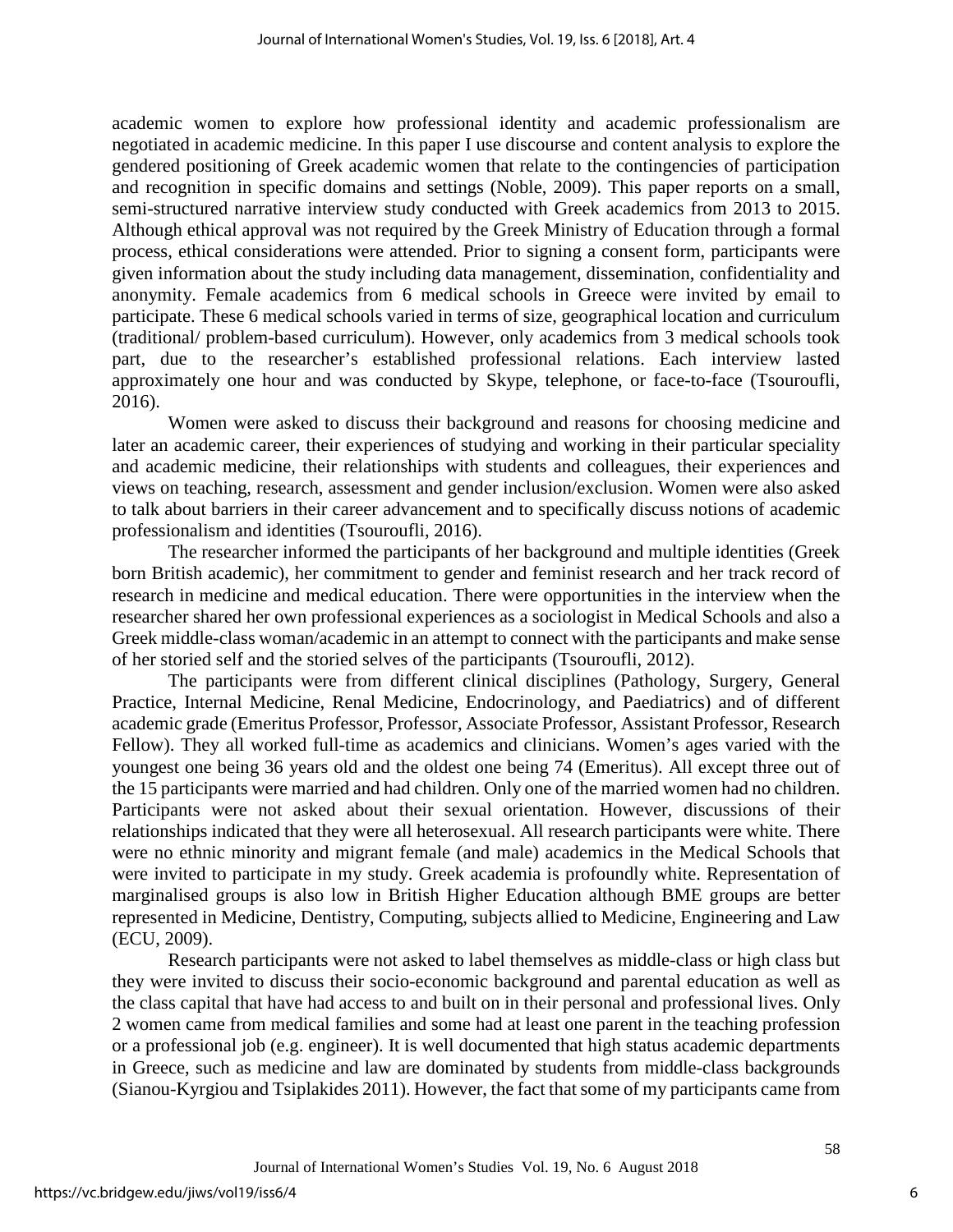poor, agricultural families might reflect the belief and indeed reality at least for the first post-war decades that participation in higher education could lead to intergenerational mobility (Frangoudaki, 1985; Kyridis, 2003). The fact that higher education has been free and state funded, might have also made participation more attractive and indeed possible for working-class students. Massification of Greek higher education since the 70s, increasing unemployment of graduates since the 80s, and recently the recession have impacted on participation in higher education, although the exact consequences of these factors have not been systematically researched and evaluated yet.

I employed a purposive as well as a snowballing approach in order to get diversity of perspectives and experiences. Only 2 of the research participants had responded to my initial email and the majority were actually recruited through personal connections in 3 out of the 6 medical schools that I approached.

Field-notes and a reflective diary was also kept throughout data collection, analysis and writing up. Interview data was recorded and transcribed verbatim. Excerpts from interviews have been translated to English by the author, including information about participants' clinical speciality and academic grade are used in this paper to illustrate the different views and experiences of academic women.

Academic grade was considered relevant for this paper as the analysis is intended to explore potential differences in notions and performances of respectability, and different forms of labour (gender, aesthetic and affective). In an attempt to protect the anonymity of Greek academics I carefully chose excerpts and demographics, from which the participants may not be identifiable.

The aim of the study was to explore how women do gender and academic professionalism in a highly competitive and masculinized academic discipline. The data was initially coded under the broad descriptive themes of the interview schedule. Through the process of reading and comparison of data (Weber, 1990), further descriptive themes emerged. For example, 'working harder than men' and 'being of good character' emerged as fundamental female strategies in achieving professional recognition and securing academic progression. Descriptive analysis was followed by reading of relevant literature on gender and women in the academic world and conceptual categorization. 'Respectability', 'respectable aesthetics' and 'affective work' were identified as key conceptual themes in women's career narratives. My next step was to highlight the gendering of these powerful discourses (Mahtabb et al. 2016) and their regulatory operation and disciplinary power in Greek women's journeys of academic progression and success (Foucault, 1980; 1982). The analysis presented in this paper illustrates how women repetitively draw on these gendered discourses to perform gender and 'authentic' professional subjectivities (Archer, 2008). Throughout the analysis attention is paid to the implication of other identities including class and sexual orientation, in the performance and legitimization of gendered identities.

## **Findings**

## *'Playing Good'*

The constitution of respectable and legitimate femininities of Greek academic women was a complex project which required repetitive performances of gender in line with the Greek sociocultural norms. Playing by the rules and being careful not to overtly upset the gender order meant intentionally performing a sensible, humble, and respectful female subject. For example, in the following extract an Emeritus Professor described how careful she was in meetings with senior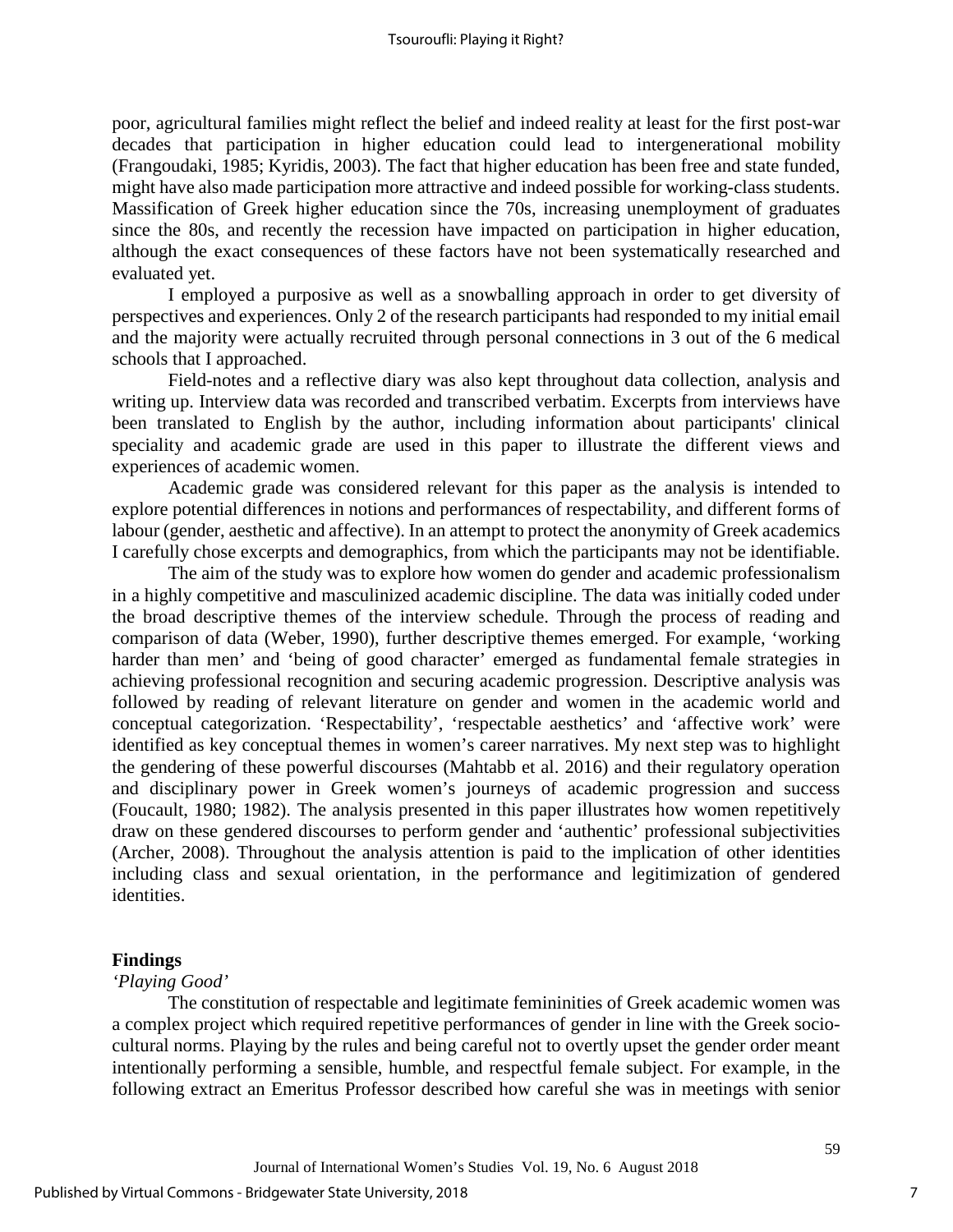(both in terms of status and age) male colleagues, not to take the floor and run the risk of being perceived as too assertive and disrespectful.

*"I remember when we would meet with the Minister of Education and was asked to give my opinion on medical educational matters I would never speak first. I used to say 'there are people here who are more experienced and older than me and they should speak first"*. (Emeritus Professor of Pathology)

By appearing to be stepping back, Greek academic women gained popularity and respect from their colleagues and were rewarded status of the 'good' professional. Through demonstrating stereotypically perceived feminine qualities, including good character, diplomacy, flexibility, resilience, and hard work, Greek women disassociated themselves from other women, unworthy of respect and professional esteem and managed to overcome barriers in their careers as the following extracts illustrate:

*'If a female academic wants to be successful she needs to gain respect through her hard work and avoid confrontation'.* (Lecturer, Endocrinologist)

*'I think what has helped me in my career was my good character. I am very approachable, open, friendly and honest.'* (GP, Research Fellow)

*'I always responded to male colleagues' aggressive behaviour with a smile. I never thought of giving in or giving up my career. Men want to be first and best in everything so it is still very difficult for women in the academic world. So women need to be very political. However, if women are not honest and do not have good character they will always have problems with men'* (Assistant Professor of Renal Medicine).

There was however one occasion discussed later in which the formula of 'goodness' was challenged. Respectability emerged as a resource for professional success, a form of embodied cultural capital that these privileged Greek academic women were capable and responsible for generating (Bourdieu, 1988). The academic game was described as political and difficult and women's gendered professional identity projects demonstrated intentionality and agency. For example, performing 'goodness' and respectability were not simply passive reproductions of gender norms but intelligent projects of aspiring women within an academic and a wider Greek context of lack of entitlement as I explore in more detail later in this article.

Performances of female 'goodness' involved appearing modest and performing 'selflessness' and emotional work with medical students. Greek women academics were very careful in their work context and the interview not to be perceived as over- ambitious and antagonistic and hence put their respectability projects at risk. In the following extract an assistant professor of surgery highlights the affective aspects and rewards of her academic career and feminine surgical pedagogy and distances herself from egotistic male colleagues.

*'I am not interested in titles. For me it is important to be able to do the things I am doing now. If I never become a Professor I would not care. My recognition comes from students and from my patients who whenever they see me they kiss*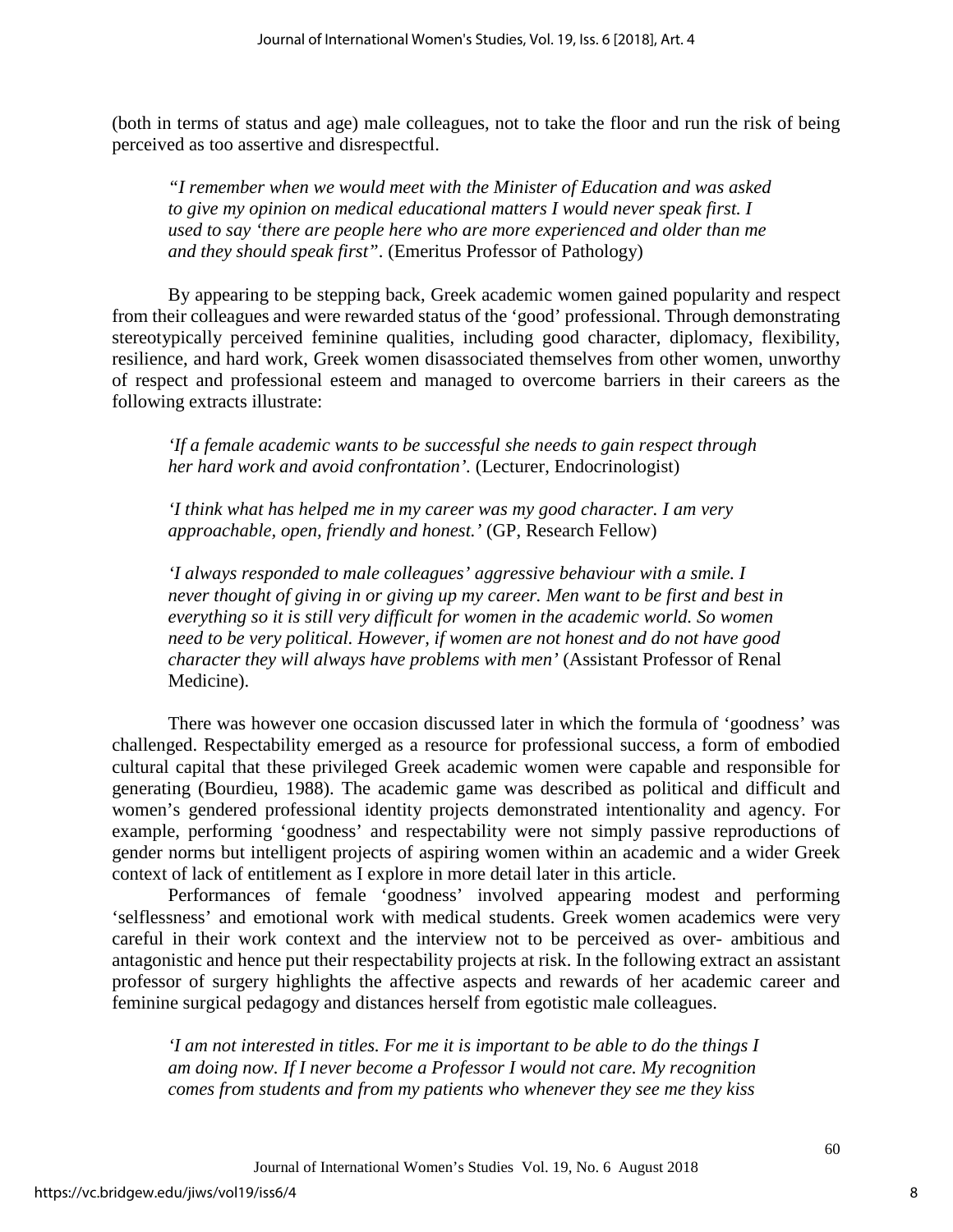*me. There are a lot of male academics who talk about their ego. The most important thing is inner peace. If you can sleep well then that means you have not done anything wrong…Women have more intelligence in surgery than men and certainly more humanity'* (Assistant Professor of Surgery)

All Greek female academics emphasized gendered respectability and professional recognition and authenticity achieved through emotional work with students and affective feminine pedagogy. They heavily critiqued male colleagues for promoting instrumentalized, technocratic education and disembodied academic professionalism (Tsouroufli, 2016).

Affective pedagogy was an important technology of the self for Greek women academics as well as a resource for pleasure and professional satisfaction. The active and gendered work required to construct respectable femininities in the context of academic medicine in Greece was not narrated as a burden, dissatisfactory or impossible. Contrary to feminist literature about the impossibility of maintaining constructions of feminine 'goodness' and 'selflessness' (Walkerdine, 1990; Read et al. 2011), there was no indication in the narratives of Greek women to suggest that the valorization of these dominant constructions of femininity was experienced as problematic or inherently contradictory (Griffin, 2004). Embracement of these dominant constructions of professional femininity was not discussed in the interviews as problematic and/or causing tantalising emotions, ruptures, interruptions and disruptions of the female subject (Tsouroufli, 2012).

#### **Respectability and Authenticity within Gendered Greek Academia**

Although most participants did not describe Greek higher education as sexist or gendered, they offered numerous examples of difficulties they faced in their academic and medical careers because of their gender. They were very open and reflective of the gender identities they performed and the gendered strategies they employed in an attempt to gain professional recognition, esteem and belonging of the high echelons of the academic and the medical profession, particularly senior academics, either in terms of age and/or academic grade.

Gender strategies involved meticulous self-management of the female subject, of its emotions and relations with staff and professional decisions in order to ensure sustainability of the respectable woman status in the context of academic medicine in Greece. Achieving and sustaining respectability required awareness of gender penalties and alignment of professional behaviour with gender norms and gendered expectations as the following extract illustrates:

*'If two men are arguing well ok they can shout, they can do whatever they like, but if I ever raise my voice I will be called hysterical. My basic principle is to be diplomatic and I feel as a woman I can always be more flexible than men which scares some people.'* (Professor of Pathology)

Gendered respectability and professional authentication required also emotional strength, courage, intelligence and a strategic approach to work, professional decisions and people management as the following extract illustrates. This extract is the only example from the data that seems to indicate a very direct challenge to the gendered regime through a performance of outside the gender norm of the 'good' woman.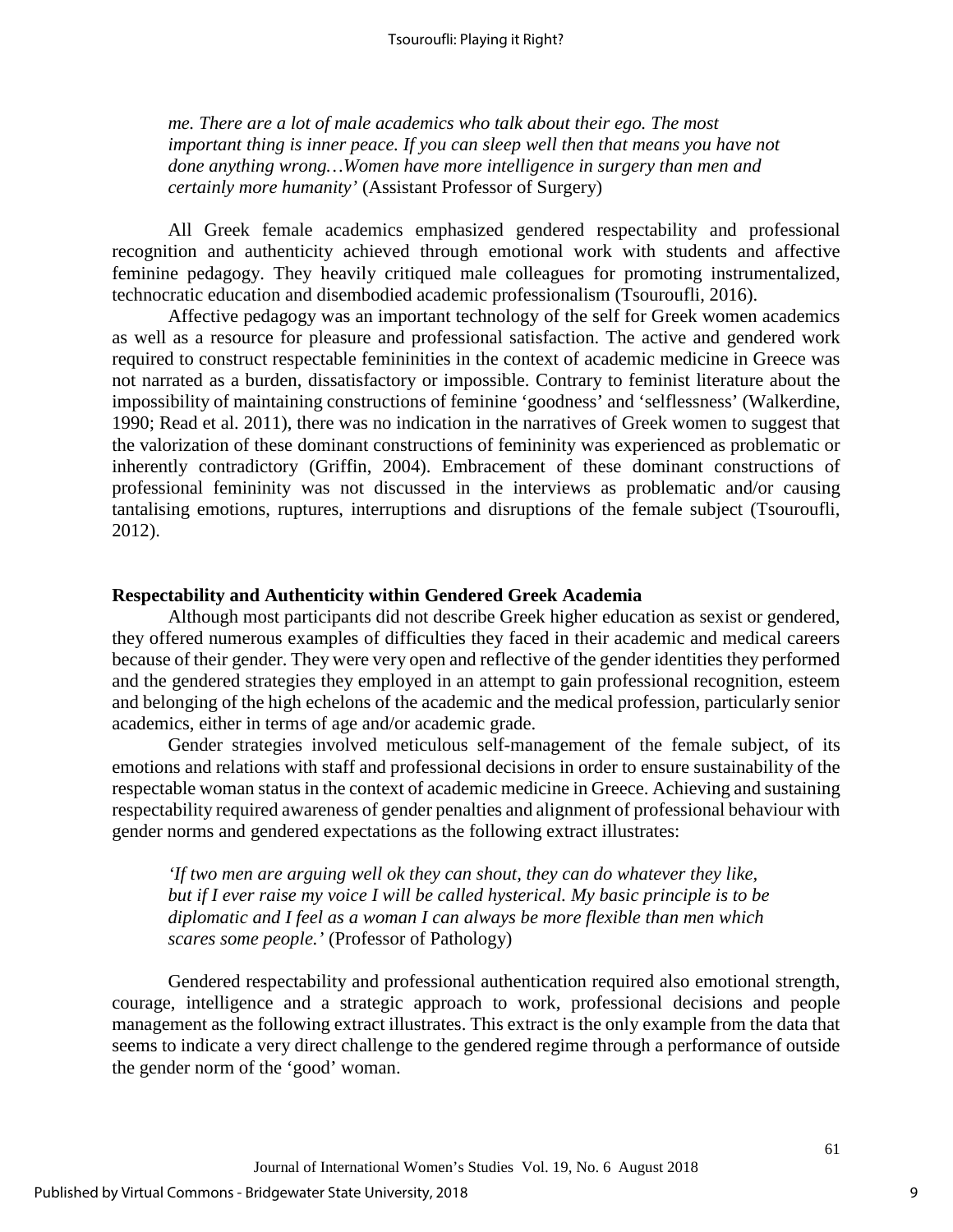*I would always draw on guidelines, I would investigate what was my legal right, what I was entitled to and I claimed it. My strategy was to be productive, to be prepared and assertive. I had confidence but maybe If I had not done psychoanalysis I would have been a traditional Greek girl and I would have not been able to stand up to old misogynistic men who would either patronise me or try to flirt and make a pass at me.* (Assistant Professor of Paediatrics), left early the academic career to pursue senior leadership in hospital medicine).

Emotional self-management of the female academic subject through subjection and reproduction of gendered discourses of hard work and diplomacy were intelligent and intentional respectability projects that required confidence, and gendered emotional labour which paid off, as they allowed women to negotiate and assert their position in the patriarchal realm of academic medicine.

#### **Respectable Aesthetics: An Embodied and Gendered Practice of Respectability**

Respectability was an embodied practice, enacted also through respectable aesthetics. Notions of respectable aesthetics varied across clinical specialities and particularly in female dominated disciplines, such as pathology and paediatrics, women were expected to take care of themselves and look feminine but always serious and professional. Greek female academics expected even their female students to take good care of themselves and look nice and feminine. For example, one participant (Emeritus Professor of Pathology) mentioned that once she advised a student not to wear the same top second day and to remember that she is *'first a woman and then a doctor'.* However, 'playing it right' in terms of embodied performances of professional femininity in academic medicine meant striking a balance and demonstrations of 'girly-girl' or hyper-femininity were denigrated and treated as immature, unprofessional and not fitting with the masculine subject of medicine and STEM subjects (Francis et al. 2016). Another Professor of Pathology, who described her own dressing style as very plain and serious, mentioned telling off a female undergraduate student for her pink pencils, bags and pen holders and advising her to grow up. Telling of this student denotes a demarcation of professional respectability and femininity from Barbie looks and the penalization and inauthentication of women who do not conform to the aesthetic norms of academic medicine (Brown, 2016).

Greek women's respectability projects relied also on demonstrating desexualised demeanour and heteronormativity embodied in dress and also in the performance of the identities of wife and mother. Unmarried and young women seemed to abide to an even stricter and less feminine dressing code. They felt that age was a more salient identity and a risky one in their professional lives as it could compromise their esteem, respectability and professional recognition.

'Playing it right' and demonstrating a heterosexual and middle-class beauty and appearance, as well as achieving professional success and societal recognition through heterosexual marriage and children, was an attractive and valuable package that enabled Greek academic women to configure an ideal and almost mythological form of femininity. This ideal form of femininity was narrated as possible, desirable, natural, and indeed a pleasurable experience. In contrast to popular writings about material and emotional challenges in keeping up with post-feminist aesthetic and professional aspirations (Hey, 2010; McRobbie, 2004; 2006; 2009), Greek female academics' narratives did not illuminate any hurdles in constructing the chic, aspirational academic, provided of course no gender boundaries were broken and no gender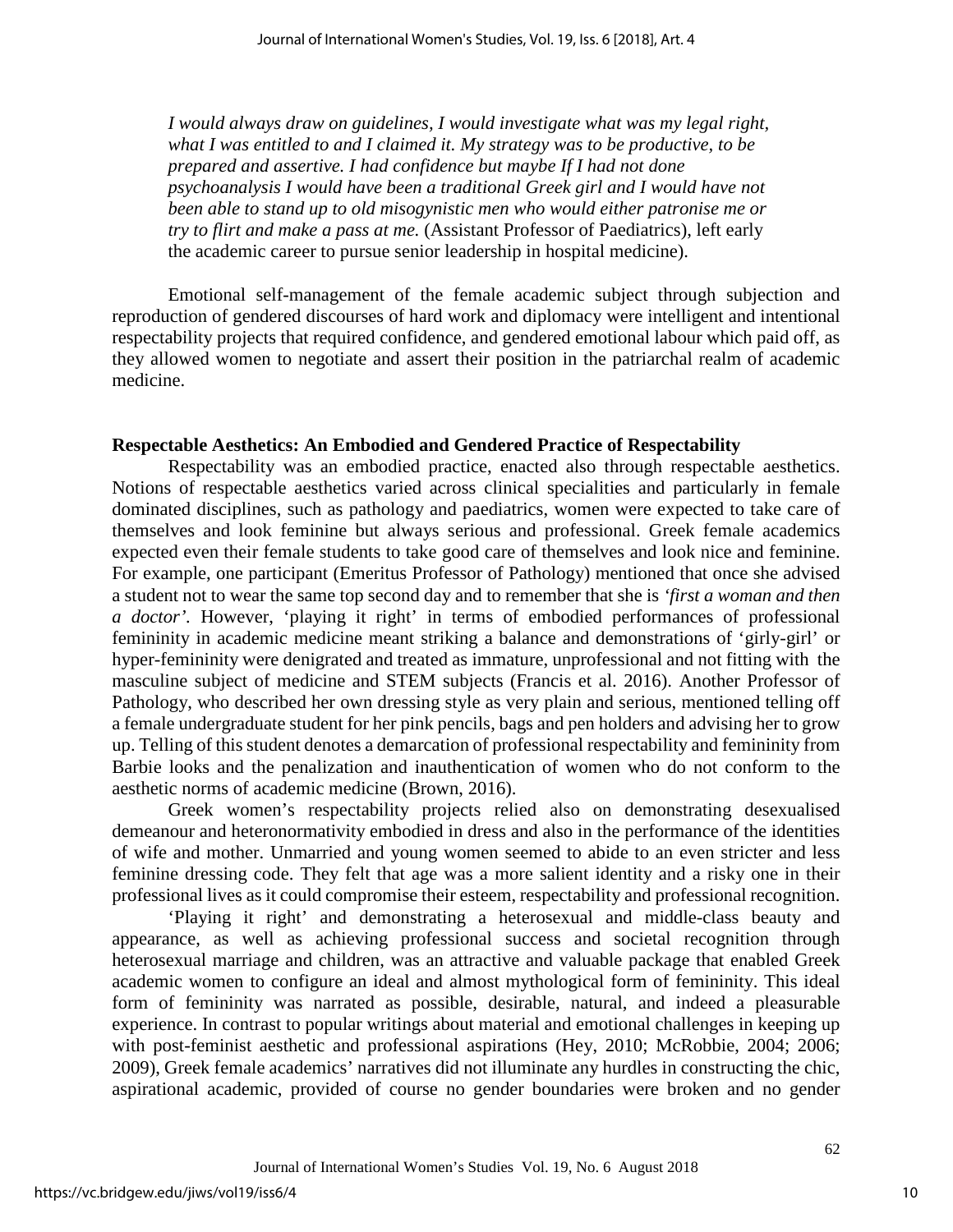transgression was evident. Only one participant discussed the time and material pressures for female academics in maintaining the ideal form of Greek femininity. She referred to the privileged position of men in Greek society and also mentioned that she got great satisfaction, pride and pleasure in having achieved so much in her personal and professional life, despite the fact that her professional recognition had been a laborious project.

*'There is always a lot of pressure on Greek women to be beautiful, successful in their professional lives, good mothers and wives and always to have a clean house. I have a cleaner. I do not have any spare time because of my job. I have two teenage children and husband who is medical doctor and academic. However, men, including my husband and male colleagues have a lot of free time in their hands. How do they do it and what do they do with their free time? Some of them are bored and they find young girlfriends.* (Professor of Pathology)

Greek academic women's socio-economic privileged position allowed them to buy resources in order to make time for their professional lives, financially support their aesthetic labour, and sustain the multi-faceted construction of the respectable and successful Greek academic. Some participants also discussed the advice, and encouragement they had received from their fathers and husbands in their careers. These women had been raised in middle and upperclass families and the confidence, connections, and material privileges they had enjoyed were discussed as pivotal in their academic progression and success.

*My father was ahead of this time, he was pleased that he had a girl and always supported me, my husband too.* (Professor of Paediatrics)

*I grew up in a family with no boys so there was no gender discrimination and my father always encouraged and supported us with our education* (Professor of Pathology)

## **Gender, Academic Careers and Lack of Entitlement**

In this section I discuss how Greek women responded to the academic and wider sociocultural lack of entitlement context in which they operated as academic professionals, wives and mothers. Some participants planned their career decisions carefully so that their competency and professional authenticity would not be questioned. For example, in the first extract below an Emeritus Professor refers to the different expectations from women with regards to promotion. In the second extract an Associate Professor refers to her diligent timing of career promotion after on maternity leave. This decision was not described as influenced by the gendered Greek academic context but rather a personal choice, *'the right thing'* after being away for a year. Although academic women were expected and respected for combining heterosexual married life, children and professional careers within a family oriented culture, they were also expected to ensure that their personal lives did not encroach on their professional lives. This finding is line with an increasing body of literature about the careers of academics/mothers and the pressures they face in reconciling notions of the 'good' mother and academic professional (Raddon, 2002).

11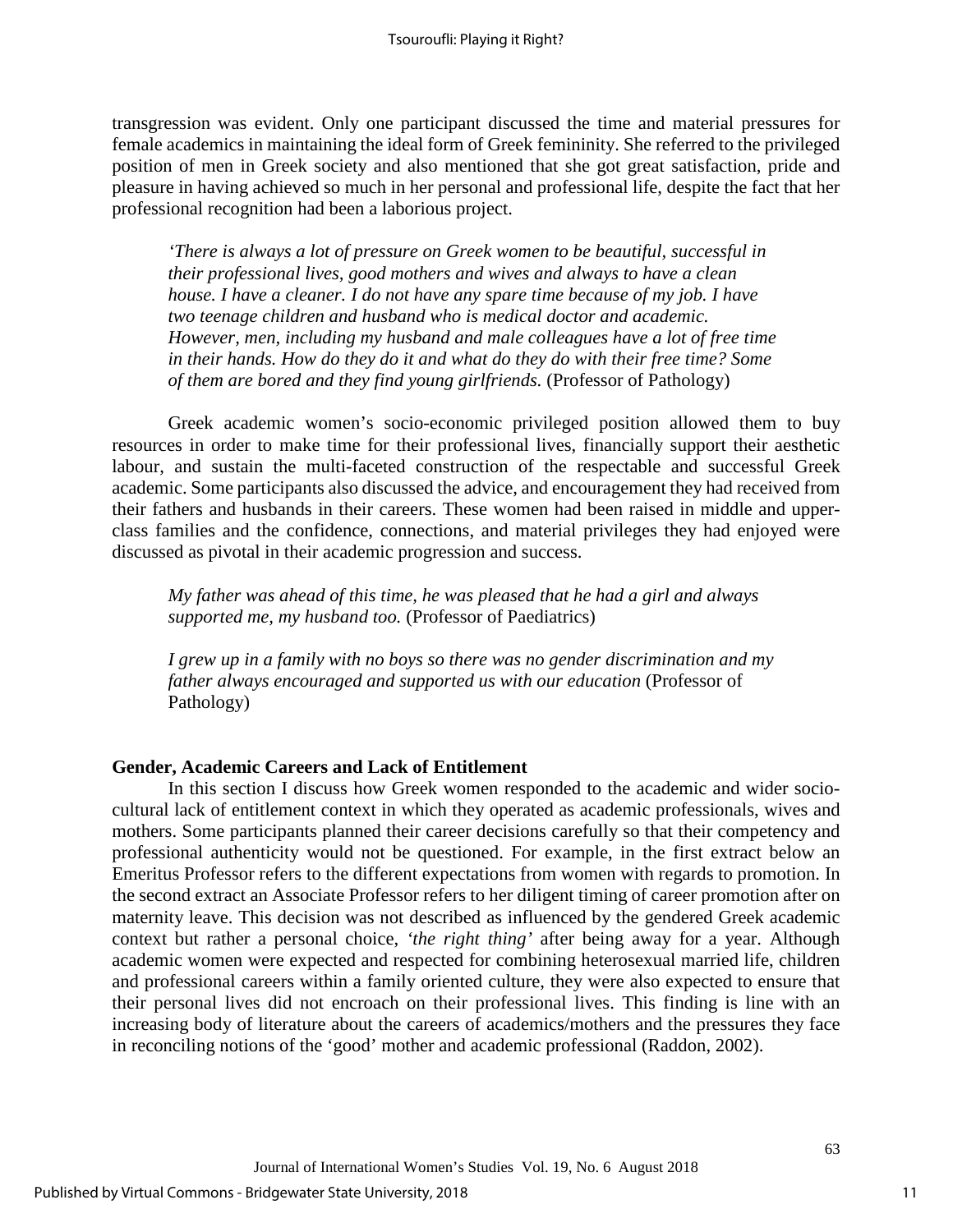*'If a woman wants to succeed in the academic world she needs to have double the CV of a man. I had 228 publications. There were men who were already Professors and had a lot less than me'* (Emeritus Professor of Pathology)

*'I did not apply for promotion after my maternity leave although I did have the qualifications. I did not think it would be fair to my colleagues because I was away for a year'* (Associate Professor of Clinical Pathology)

## **'Playing it Right in Greek Academia': Some Concluding Thoughts**

In this paper I have illustrated how the regulatory and disciplinary gender regime is reproduced and rarely overtly resisted in the current Greek academic context. The data I presented clearly demonstrate that Greek women bought into the explicit and implicit gender norms about academic conduct and performance and carefully avoided departures or oppositions (Butler, 2004) that could disrupt the gender order and negatively influence their career progression . Subjection to gendered discourses of respectability and professional authenticity appeared to have produced successful, and content academic subjects. There was though the case of AP in Surgery who defined her academic success outside the dominant criteria of efficiency and productivity and performed a gendered pedagogical identity as a form of resistance (Tsouroufli, 2016).

However, respectability did not only operate as a resource for professional authentication, but it was also mobilised by Greek academic women as a classed and heteronormative apparatus to police and 'other' 'irregular' women (Tsouroufli, 2012) and thus sustain a gendered and classed academic elite. This privileged academic group appeared concerned with self-monitoring and selfmanagement aiming to avoid sanctions and achieve academic success within the patriarchal academic and wider Greek social context.

The increasingly neo-liberal context of Greek academy and the masculinist nature of academic medicine might also account for the limited opportunities mentioned by the research participants in overtly challenging the ubiquity of male power. However, although the women in my study mentioned few instances of resistance in the Butlerian sense, their practices led to remarkable achievements, including being the first woman in a leadership position in their field.

Possibilities for gender transformation in the Greek academy and internationally and progress towards gender equality in Universities require support from women's movements and gender equality government (e.g. The General Secretariate of Gender Equality in Greece) and nongovernment organisations. At the moment there are no institutional or government strategies and plans for supporting the academic careers of Greek women and systematically addressing entrenched gender inequalities in the Greek academy. Moreover the recession has brought a backlash of gender equality including the closure of many departments of the General Secretariate for Gender Equality, redundancies of many women in the public sector and substantial cuts in research funds (Davaki, 2013).

The study from which I presented data from was small and was conducted with a diverse sample of women only from academic medicine in Greece. A larger and multi-disciplinary sample would have allowed for a more systematic analysis of the role of different strands of diversity (class, academic grade, academic discipline, age, and sexual orientation) on women's respectability and professional legitimacy projects and constructions of professional femininities. Multi-method research involving higher education students and male academics might also yield interesting findings about gender norms and expectations in the Greek context, as well as research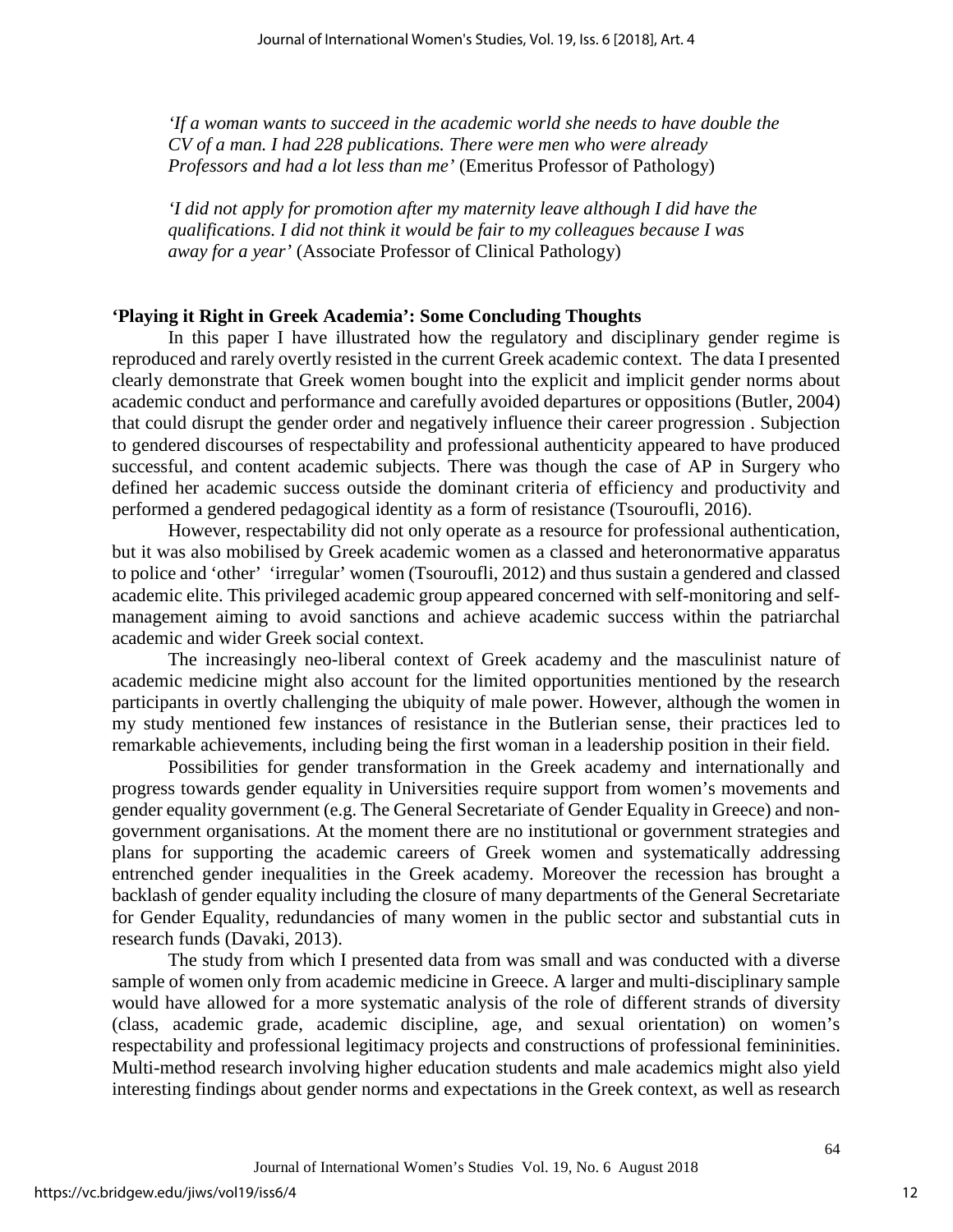with women who resist 'playing it right'. Further research is also required to investigate the emotional costs of women's individualised struggles for gender inclusion and success within highly competitive and macho work and socio-cultural contexts.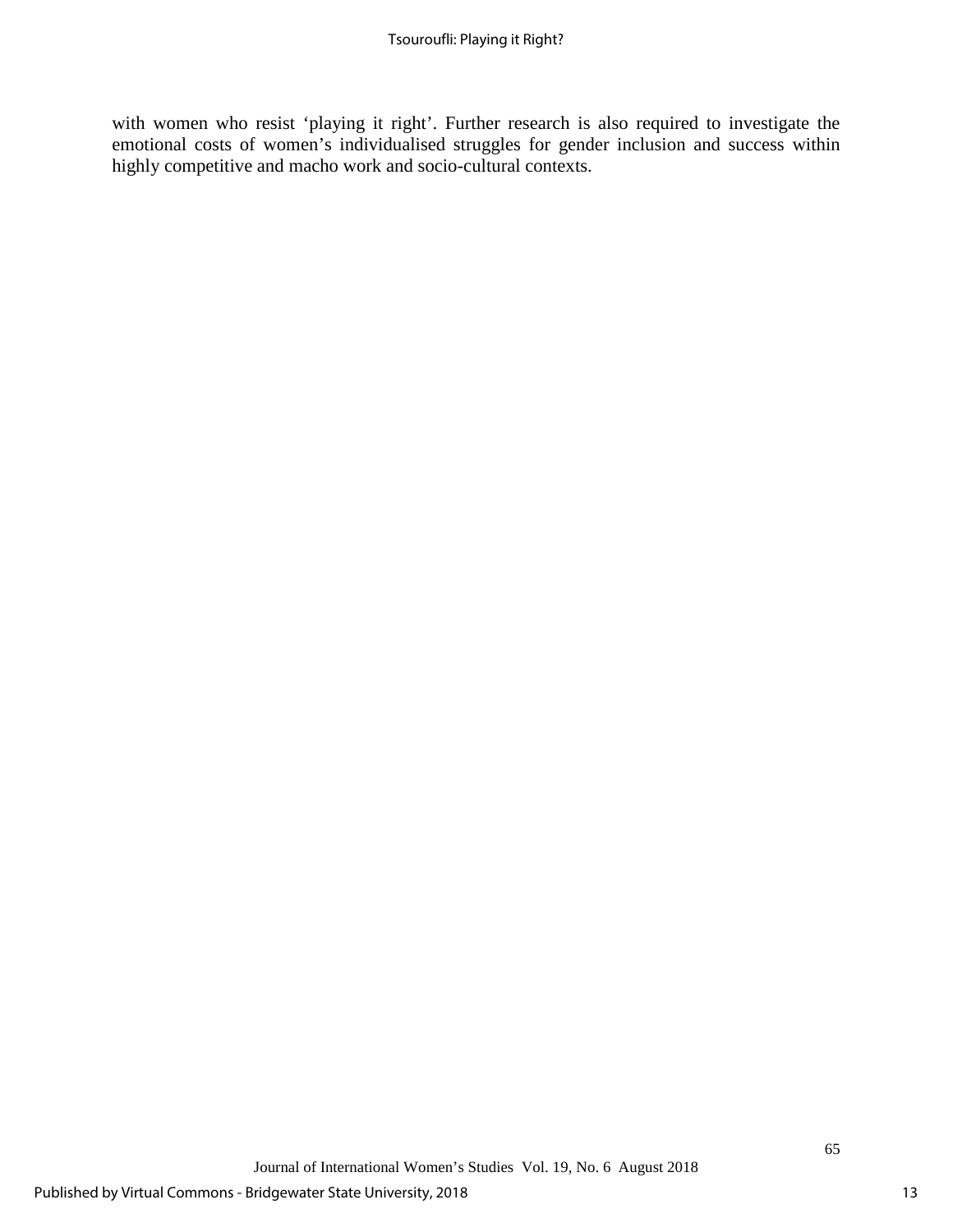## **References**

- Archer, L. (2008). Young academics' constructions of 'authenticity' and professional identity. *Studies in Higher Education*, 33, 4, 385-403.
- Bourdieu, P. (1988). *Homo Academicus*. (Translated by Peter Collier). Stanford: Stanford University Press.
- Bachand, M. (2015). Gendered Mobility and the Geography of Respectability in Charleston and New Orleans, 1790-1861. *The Journal of Southern History*, LXXXI, (1), 41-78.
- Baker, J. (2009). Young mothers in late modernity: sacrifice, respectability and the transformative neo-liberal subject. *Journal of Youth Studies*, 12(3), 275-288.
- Baker, J. (2009). Great expectations and post-feminist accountability: young women living up to the 'successful girls' discourse. *Gender and Education*, 1-15.
- Ball, D. (1970). The problematics of respectability, in Douglas, J. (Eds) *Deviance and Respectability: The social construction of moral meanings.* New York: Basic Books.
- Ball, S. J. (2003). The teacher's soul and the terrors of performativity. *Journal of Education Policy*, 18(2), 215-228.
- Brown, S. (2016). 'Barbie gets a make-over'. Paper presented at the Gender, Work and Organisation International Conference, Keele, Keele University, June 2016
- Butler, J. (1990). *Gender Trouble.* New York: Routledge.
- Butler, J. (2004). *Undoing Gender.* New York: Routledge.
- Currie, D., Kelly, D. and Pomerantz, S. (2007). 'The power to squash people': Understanding girls' relational aggression. *British Journal of Sociology of Education*, 28(1), 23-37.
- David, M. (2016). *Reclaiming Feminism: Challenging Everyday Misogyny*. Bristol: Polity Press.
- Davies, C. (1996). The Sociology of Professions and the Profession of Gender, *Sociology*, 30(4), 661-678.
- Davaki K. (2013). The policy on gender equality in Greece. Brussels: European Parliament.
- Davies, B. and Petersen, E.B. (2005). "Intellectual workers (un)doing neoliberal discourse", *Critical Psychology*, 13, pp. 32-54.
- Dellios, R. (2008). Institutions and gender empowerment in Greece. *Humanities and Social Sciences Papers.* Paper 279. http://epublications.bond.edu.au/hss\_pubs/279
- Epstein, D. and Johnson, E. (1998). *Schooling Sexualities*. Buckingham: Open University Press.
- Equality Challenge UK (ECU), 2009. *The experience of black and minority ethnic staff working in higher education: Literature review.*
- Fernando, W. D. A. and Cohen, L. (2013) Respectable femininity and career agency: exploring paradoxical imperatives. *Gender, Work & Organization*, 21 (2) 149-164.
- Fischer, G. (2013). Tanzanian Women's Move into Wage Labour: Conceptualizing Deference, Sexuality and Respectability as Criteria for Workplace Suitability, *Gender, Work and Organisation,* 21, 2.
- Frangoudaki, A. (1985). *Sociology of Education. Theories about social inequality in school.*  Athens: Papazisis (in Greek).
- Flethcher, C., Boden, R., Kent, J. and Tinson, J. (2007). Performing Women: The Gendered Dimensions of the UK Research Economy. *Gender, Work and Organisation*, 14 (5), 433- 453.
- Foucault, M. 1977. *Discipline and Punish.* Harmondsworth: Penguin.
- Foucault, M. (1980). *Power and Knowledge: Selected Interviews and Other Writing, 1972-1977.*  Ed. and trans. Colin Gordon. Brighton: Harvester.
- Foucault, M. (1982). Afterword: The subject and power. In *Michael Foucault: Beyond*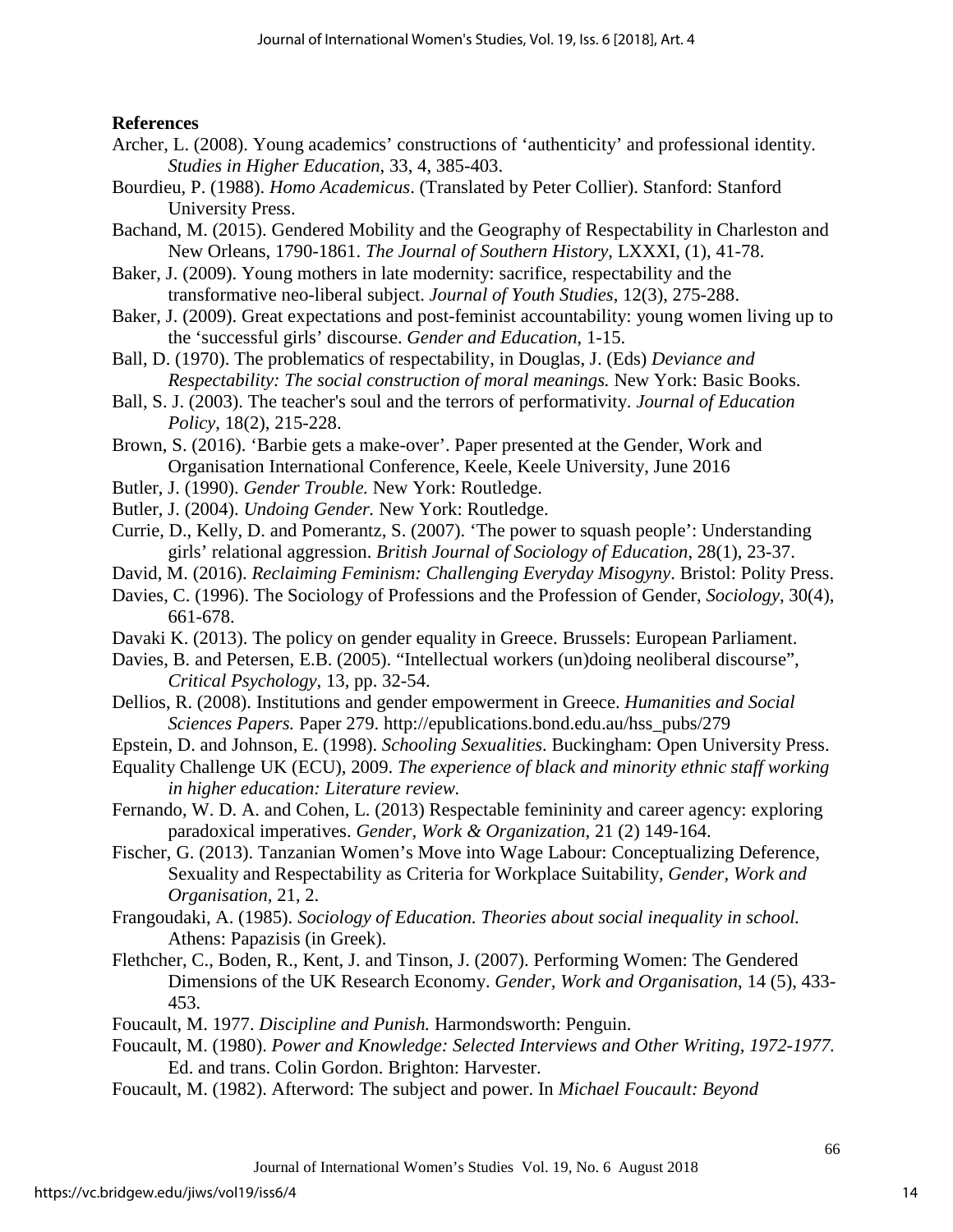*Structuralism and Hermeneutics,* (eds.) H. Dreyfuss and P. Rabinow. Chicago, IL: Chicago University Press.

- Francis, B., Archer, L. Moote, J., de Witt, J. and Yeomans, L. (2016). Femininity, science and the denigration of the girly girl. *British Sociology of Education,* 24, 1-13.
- Guano, E. (2007). Respectable Ladies and Uncouth Men: The Performative Politics of Class and Gender in the Public Realm of an Italian City. *Journal of American Folklore,* 120(475), 48-72.
- Griffin, C. (2004). Anglocentrism and diversity in the constitution of contemporary girlhood. In *All about the girl: Culture, Power and Identity*, Ed. A Harris, 29-44. London: Routledge.
- Haram, L. (2004). 'Prostitutes' or modern women? Negotiating respectability in Northern Tanzania. In Arnfred, S. (ed.) *Re-thinking Sexualities in Africa*, pp. 211-29. Uppsala: Nordiska Afrikainstitutet.
- Hey, V. (2004). Perverse pleasures: identity work and the paradoxes of greedy institution. *Journal of International Women's Studies*, 5(3), 33-43.
- Hey, V. (2010). Framing girls in girlhood studies. In Girls and education 3-16 ed. C. Jackson, C. Paechter and E. Renold. Maidenhead: Open University Press.
- Huggins, M. (2000). More sinful pleasures? Leisure, respectability and the male middle-classes in Victorian England. *Journal of Social History*, 33(3): 585-600.
- Huppatz, K. (2010). Respectability and the paid caring occupations: An empirical investigation of normality, morality, impression management, esteem in nursing and social work. *Health Sociology Review* 19(1), 37-85.
- Jackson, C. (2006). *Lads and ladettes in school: Gender and a fear of failure*. Buckingham: Open University Press.
- Jeanes, E. L. (2007). The Doing and Undoing of Gender: The importance of Being a Credible Female Victim., 14(6), 552-571.
- Kapotas, P. (2012). Gender Equality and Positive Measures for Women in Greece. 2<sup>nd</sup> London School of Economics (LSE) Symposium on Modern Greece: Current Social Science Research on Greece.
- Kerfoot, D. and Knights, D. (1998). Managing masculinity in contemporary organisational life: a 'man'agerial project. *Organization,* 5, (1), 7-26.
- Knights, D. and Kerfoot, D. (2004). Between representations and subjectivity: Gender binaries and the politics of organizational transformation. *Gender, Work and Organization,* 11(4), 430-454.
- Knights, D. and Richards, W. (2003). Sex Discrimination in UK Academia. *Gender, Work and Organisation,* 10(2), 213-238.
- Krefting, L.A. (2003). Intertwined Discourses of Merit and Gender: Evidence from Academic Employment in the USA. *Gender, Work and Organisation*, 10(2), 260-278.
- Kotsovoli, E. and Papadogiannis, N. (2008). *Gender and Identity in Contemporary Greece.* Bulletin of Graduate Conference at the University of Oxford.
- Kyridis, A. 2003. *Inequality in Greek education and access to university (1955-1985).* Athens: Gutenberg (in Greek).
- Noble, G. (2009). 'Countless acts of recognition': young men, ethnicity, and the messiness of identities in everyday life. *Social & Cultural Geography,* 10 (8), 1-18
- Mahtabb, N., Parker, S. Kabir, F., Haque, T. Sabur, A., Sowad Abu Salem Mohammad. (2016). *Discourse Analysis as a Tool of Understanding Gender Identity, Representation and Gender Equality*. Hershey: IGI Global.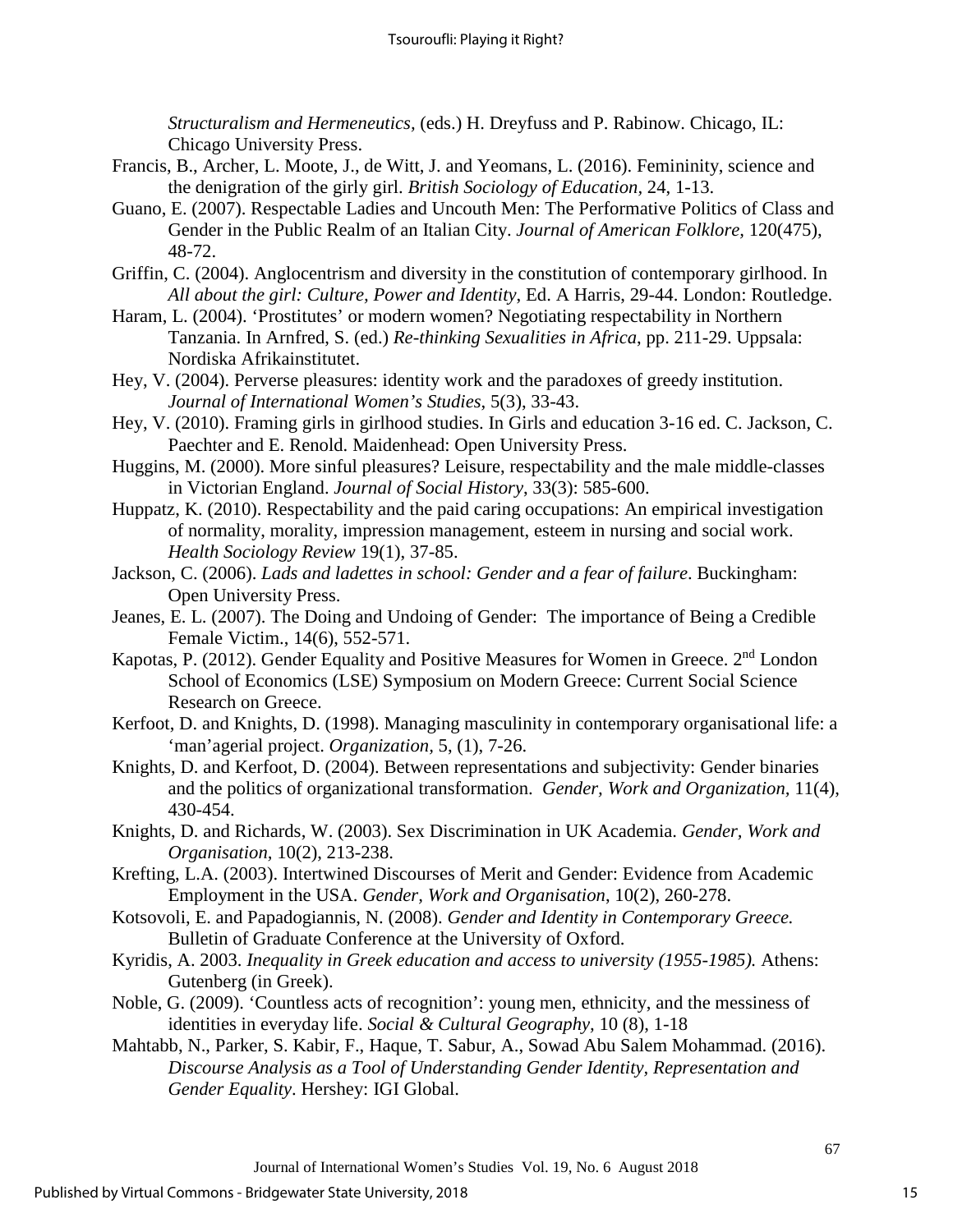Marshall, J.D. (1999). Performativity: Lyotard and Foucault Through Searle and Austin**.** *Studies in Philosophy and Education,* 18: 309. https://doi.org/10.1023/A:1005272607727

McRobbie, A. (2004). Post-feminism and popular culture. *Feminist Media Studies*, 4, 255-264.

- McRobbie, A. (2006). Yummy mummies leave a bad taste for young women. The Guardian. 2 March 2006. Available from: http://www.guardian.co.uk/world/2006/mar/02/gender. Accessed Jan 2017.
- McRobbie, A. (2009). The aftermath of feminism: Gender, culture and social change. London: Sage.
- Mendes, P. (2005). The history of social work in Australia: A critical literature review. *Australian Social Work,* 58(2):121-131.
- Nussbaum, M. (2000). The Professor of Parody. In *The New Republic Online*, Issue Date 02.22.99. http://faculty.georgetown.edu/irvinem/theory/Nussbaum-Butler-Critique-NR-2- 99.pdf
- Ozbilgin, M. and Woodward, D. (2004). Belonging' and 'otherness': sex equality in banking in Turkey and Britain. *Gender, Work and Organization*, 11, 668-88.
- Ozbilgin, M., Tsouroufli, M. and Smith, M. (2011). Understanding the interplay of time, gender and professionalism in hospital medicine in the UK. *Social Science and Medicine*, 72(10), 1588-94. https://doi.org/10.1016/j.socscimed.2011.03.030
- Palios, Z. 2008. *Opseis Anomias*, Athens: Kedros.
- Pereira, M. D. M. (2014). The Importance of Being 'Modern' and Foreign: Feminist Scholarship and the Epistemic Status of Nations. *Signs*, 39 (3), 627-657.
- Pereira, M. D. M. (2016). Struggling within and beyond the Performative University: Articulating activism and work in an "academia without walls. *Women's Studies International Forum,* 54, 100-110.
- Pritchard, R. (2007). Gender inequality in British and German universities, *Compare,* 37(5), 651- 669.
- Raddon, A. (2002). Mothers in the Academy: Positioned and positioning within discourses of the 'successful academic' and the 'good mother'. *Studies in Higher Education*, 27(2), 387- 403.
- Read, B. Francis, B. and Skelton, C. (2011). Gender, popularity and notions of in/authenticity amongst 12-year-old to 13 year-old school girls. *British Journal of Sociology of Education,* 32(2), 169-183.
- Reay, D. (2001). Spice girls, nice girls, girlies and tomboys-gender discourses, girls' cultures and femininities in the primary classroom. *Gender and Education,* 13(2) 153-166.
- Reay, D., Davies, M. D, and Ball, S.J (2001). Choices of degrees or degrees of choice? Class, 'race' and the higher education choice process. *Sociology*, 35, 855-877.
- Renold, E. (2000). 'Coming out': Gender, (hetero)sexuality and the primary school. *Gender and Education,* 12(3), 309-326.
- Renold, E. (2001). 'Square-girls', femininity and the negotiation of academic success in the primary school. *British Educational Research Journal,* 27 (5), 577-588.
- Ringrose, J. (2007). Successful girls? Complicating post-feminist, neo-liberal discourses of educational achievement and gender equality*. Gender and Education*, 19(4), 471-489.
- Rose, N. (1990). *Governing the soul: The shaping of the private self.* London: Routledge.
- Salim, S. On Butler and Performativity. https://faculty.georgetown.edu/irvinem/theory/Salih-Butler-Performativity-Chapter\_3.pdf
- Savage, M. (2015). *Class in the 21st Century.* London: Penguin Books.